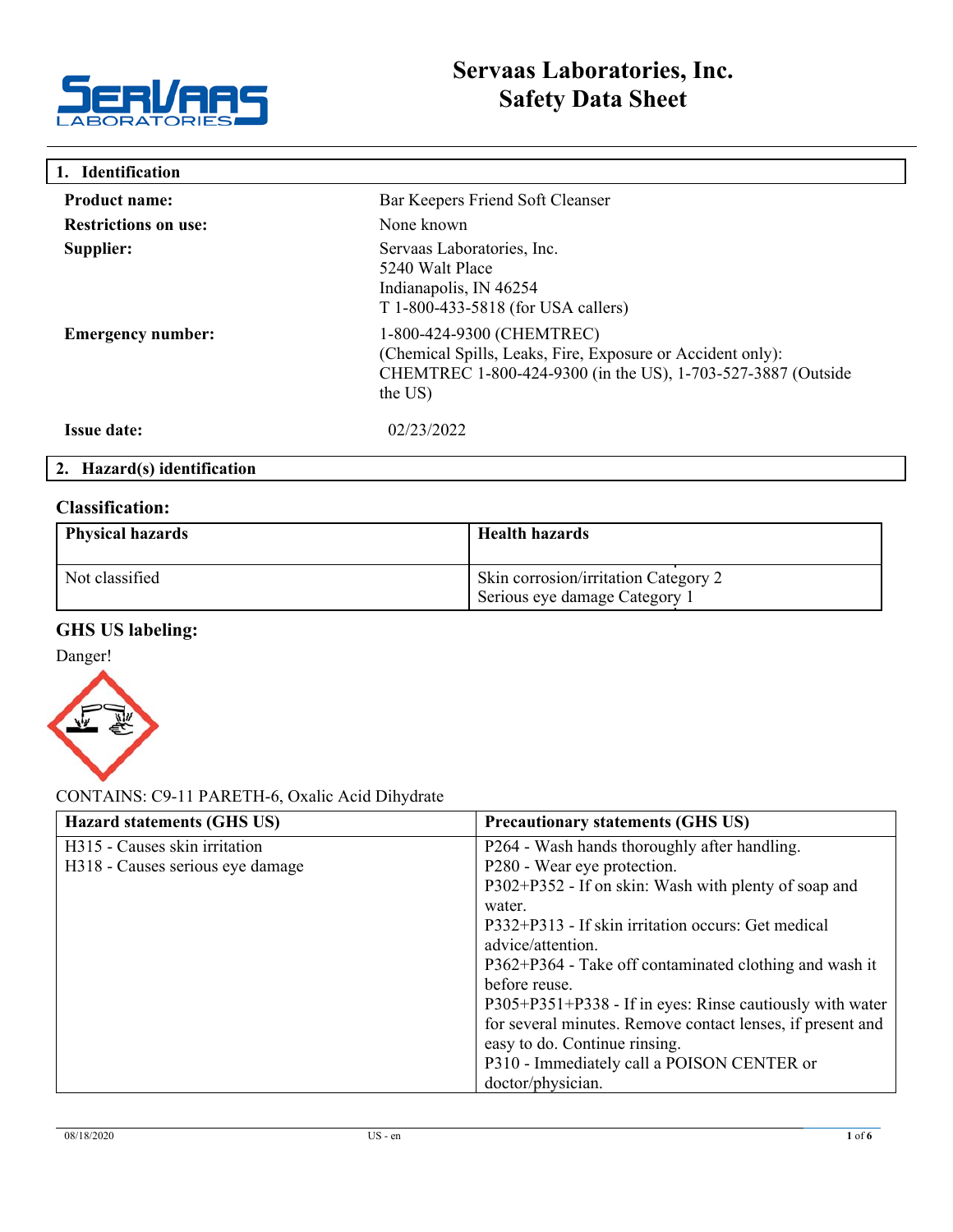|  | <b>P501</b> - Dispose of contents/container to an approved waste |
|--|------------------------------------------------------------------|
|  | disposal plant.                                                  |

#### **3: Composition/Information on ingredients**

| Component                 | CAS-No.        | Amount $(\% )$ |
|---------------------------|----------------|----------------|
| Non-Hazardous Ingredients | Mixture        | $80 - 95$      |
| C9-11 PARETH-6            | 68439-46-3     | $5 - 10$       |
| Glycerin                  | $56 - 81 - 5$  | $1 - 5$        |
| Benzensulfonic Acid       | 68584-22-5     | $1 - 3$        |
| Oxalic Acid Dihydrate     | 6153-56-6      | $1 - 5$        |
| Fragrance                 | Not applicable | $0.1 - 1$      |

**\*Chemical name, CAS number and/or exact concentration have been withheld as a trade secret** 

#### **4. First-aid measures**

**Inhalation**: Move the affected person to fresh air. Get medical attention if symptoms occur.

**Skin**: Rinse with water. Take off contaminated clothing. If skin irritation occurs: Get medical advice/attention.

**Eyes**: Immediately flush eyes thoroughly with water for at least 20 minutes. Remove contact lenses, if present and easy to do. Continue rinsing. Get immediate medical advice/attention.

**Ingestion**: Rinse mouth out with water. Do NOT induce vomiting. Call a poison center or a doctor if you feel unwell.

**Immediate medical attention and special treatment, if necessary**: Immediate medical attention is required for eye contact.

### **5. Fire-fighting measures**

**Suitable extinguishing media**: Use extinguishing media appropriate for surrounding fire.

**Unsuitable extinguishing media**: None.

**Fire hazard**: This product is not classified as flammable or combustible. Thermal decomposition generates: Formic acid. Carbon oxides (CO, CO2).

**Special protective equipment and precautions for fire-fighters**: Do not attempt to take action without suitable protective equipment.

#### **6. Accidental release measures**

**Personal precautions, protective equipment and emergency procedures:** Wear suitable protective clothing. Avoid contact with eyes, skin and clothing.

**Methods and material for containment and cleaning up**: Collect spillage. Take up liquid spill into absorbent material. Place in a suitable container for disposal in accordance with the waste regulations (see Section 13).

## **7. Handling and storage**

**Precautions for safe handling**: Wear personal protective equipment. Avoid contact with eyes, skin and clothing. Wash hands with water and soap. Ensure adequate ventilation. Do not mix with other products. Empty containers retain product residue and can be hazardous.

**Storage conditions**: Store in a cool, well-ventilated place. Keep in original containers.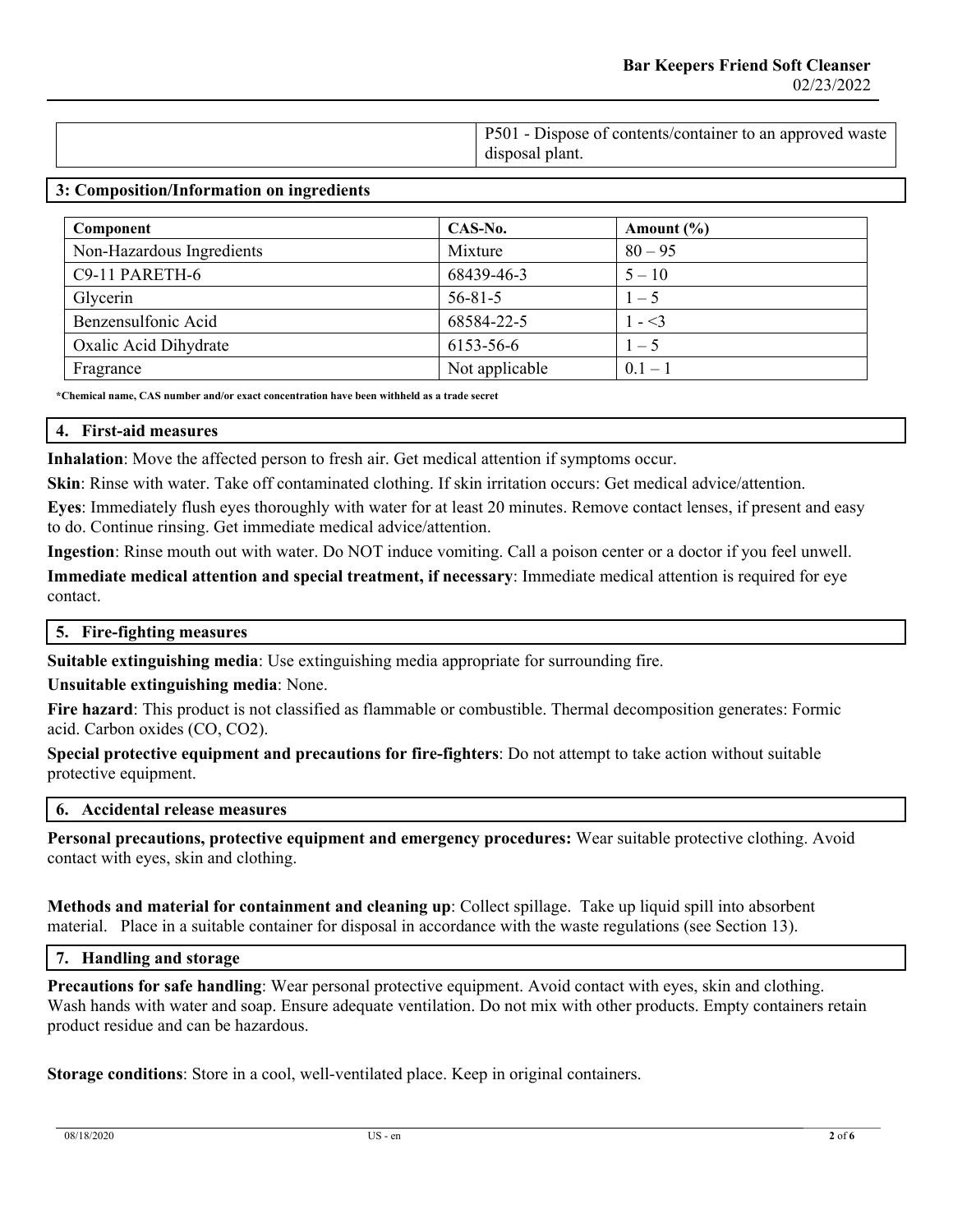## **8. Exposure controls/personal protection**

| <b>Exposure guidelines:</b> |                                                                        |
|-----------------------------|------------------------------------------------------------------------|
| C9-11 PARETH-6              | None established.                                                      |
| Oxalic Acid Dihydrate       | 1 mg/m <sup>3</sup> TWA OSHA PEL;                                      |
|                             | 1 mg/m <sup>3</sup> TWA ACGIH TLV; 2 mg/m <sup>3</sup> STEL ACGIH TLV; |
| Non-Hazardous Ingredients   | None established.                                                      |
| Glycerin                    | $15 \text{ mg/m}^3$ (Total dust)                                       |
|                             | 5 mg/m <sup>3</sup> (Respirable fraction) TWA OSHA PEL;                |
|                             | 10 mg/m <sup>3</sup> TWA ACGIH TLV;                                    |
| Benzensulfonic Acid         | None established.                                                      |
| Fragrance                   | None established.                                                      |

**Appropriate engineering controls**: No particular/specific measures required.

**Environmental exposure controls**: Avoid release to the environment.

**Personal protective equipment:** 

**Hand protection**: Wear impervious gloves.

**Eye protection**: Chemical goggles

**Skin and body protection**: Wear suitable protective clothing

**Respiratory protection**: Not required for normal conditions of use. In case of insufficient ventilation, wear suitable respiratory equipment. In operations where exposure limits are exceeded or exposure levels are excessive, an approved respirator should be used. Respirator selection and use should be based on contaminant type, form and concentration. Follow applicable regulations and good Industrial Hygiene practice.

#### **9. Physical and chemical properties**

**Appearance:** White to off-white. Dispersion.

| : Liquid             | Vapor pressure                               | : No data available                                        |
|----------------------|----------------------------------------------|------------------------------------------------------------|
| : White to off-white | <b>Relative vapor</b>                        | : No data available                                        |
| : citrus-like        | density at 20 $\mathrm{^{\circ}C}$           |                                                            |
| : No data available  | <b>Relative density</b>                      | : 1.256                                                    |
|                      | <b>Solubility</b>                            | : Partially soluble.                                       |
| corrosive)           | <b>Partition</b>                             | : No data available                                        |
| : Not applicable     |                                              |                                                            |
| : No data available  | (Log Pow)                                    |                                                            |
| : No data available  | <b>Auto-ignition</b>                         | : No data available                                        |
| : Not flammable      | temperature                                  |                                                            |
| : No data available  | Decomposition<br>temperature                 | : No data available                                        |
|                      | Viscosity,                                   | : No data available                                        |
| : Not applicable.    |                                              | : 1900 cP                                                  |
|                      | dynamic                                      |                                                            |
|                      | $\therefore$ 1 – 1.5 (acid reserve 4.0 – not | coefficient n-<br>octanol/water<br>kinematic<br>Viscosity, |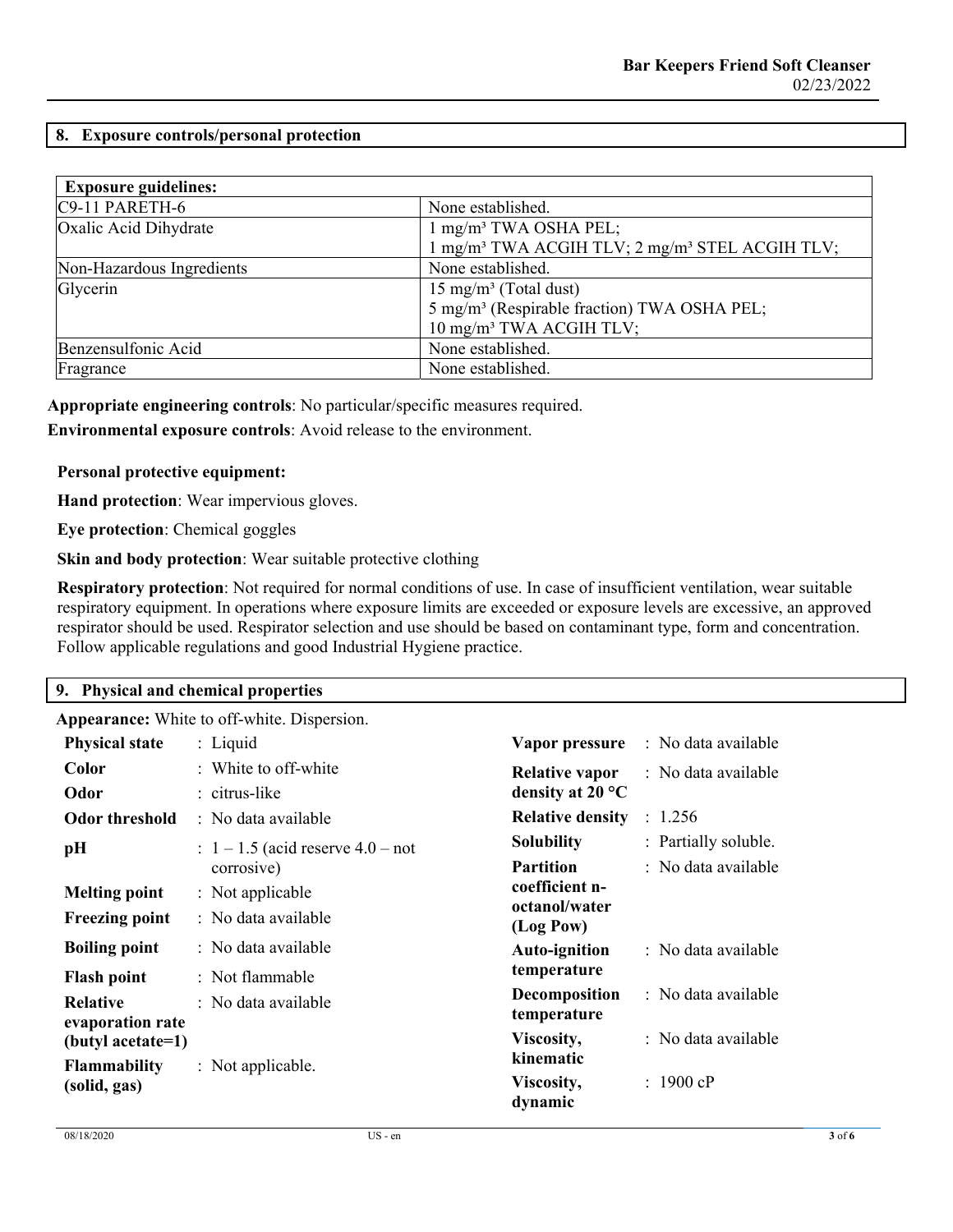: No data available

**Explosion limits** : No data available

**Explosive**  : No data available

**properties** 

No additional information available

## **10. Stability and reactivity**

**Reactivity**: The product is non-reactive under normal conditions of use, storage and transport.

**Chemical stability**: Stable under normal conditions.

**Possibility of hazardous reactions**: No dangerous reactions known under normal conditions of use.

**Conditions to avoid**: None known.

**Incompatible materials** : Strong oxidizers. Strong bases. Ammonia. Product can attack some forms of plastics.

**Hazardous decomposition products**: Under normal conditions of storage and use, hazardous decomposition products should not be produced.

**Oxidizing properties** 

**Inhalation**: May cause minor irritation to the respiratory tract and to other mucous membranes.

**Skin**: Causes skin irritation.

**Eyes**: Serious damage to eyes.

**Ingestion**: May cause gastrointestinal irritation, nausea, vomiting and diarrhea.

**Chronic symptoms**: None known.

| Carcinogenicity:                                          | Not classified                                                                                                                                      |
|-----------------------------------------------------------|-----------------------------------------------------------------------------------------------------------------------------------------------------|
| C9-11 PARETH-6:                                           | This component is not listed as a carcinogen or suspected carcinogen by IARC,                                                                       |
| Oxalic Acid Dihydrate:                                    | NTP, ACGIH, OSHA or the EU CLP.<br>This component is not listed as a carcinogen or suspected carcinogen by IARC,<br>NTP, ACGIH, OSHA or the EU CLP. |
| Non-Hazardous Ingredients:                                | This component is not listed as a carcinogen or suspected carcinogen by IARC,<br>NTP, ACGIH, OSHA or the EU CLP.                                    |
| Glycerin:                                                 | This component is not listed as a carcinogen or suspected carcinogen by IARC,<br>NTP, ACGIH, OSHA or the EU CLP.                                    |
| Benzensulfonic Acid:                                      | This component is not listed as a carcinogen or suspected carcinogen by IARC,<br>NTP, ACGIH, OSHA or the EU CLP.                                    |
| Fragrance:                                                | This component is not listed as a carcinogen or suspected carcinogen by IARC,<br>NTP, ACGIH, OSHA or the EU CLP.                                    |
| Germ cell mutagenicity:                                   | Not classified                                                                                                                                      |
| <b>Reproductive toxicity:</b>                             | Not classified                                                                                                                                      |
| <b>Acute toxicity (oral)</b>                              | : Not classified                                                                                                                                    |
| <b>Acute toxicity (dermal)</b>                            | : Not classified                                                                                                                                    |
| <b>Acute toxicity (inhalation)</b>                        | : Not classified                                                                                                                                    |
| <b>Numerical measures of toxicity:</b>                    |                                                                                                                                                     |
| The following are the toxicity values for the components: |                                                                                                                                                     |

| THE IDIOWING ALL THE WAILITY VANUES TOT THE COMPONENTS.                     |
|-----------------------------------------------------------------------------|
| Dermal rat LD50- > 2000 mg/kg body weight Animal: rat, Guideline: OECD      |
| Guideline 402 (Acute Dermal Toxicity); Inhalation rat LC50- $> 1.6$ mg/l/4h |
| Animal: rat, Guideline: OECD Guideline 403 (Acute Inhalation Toxicity);     |
| Oral rat LD50-375 mg/kg; Dermal rabbit LD50-20000 mg/kg body weight;        |
|                                                                             |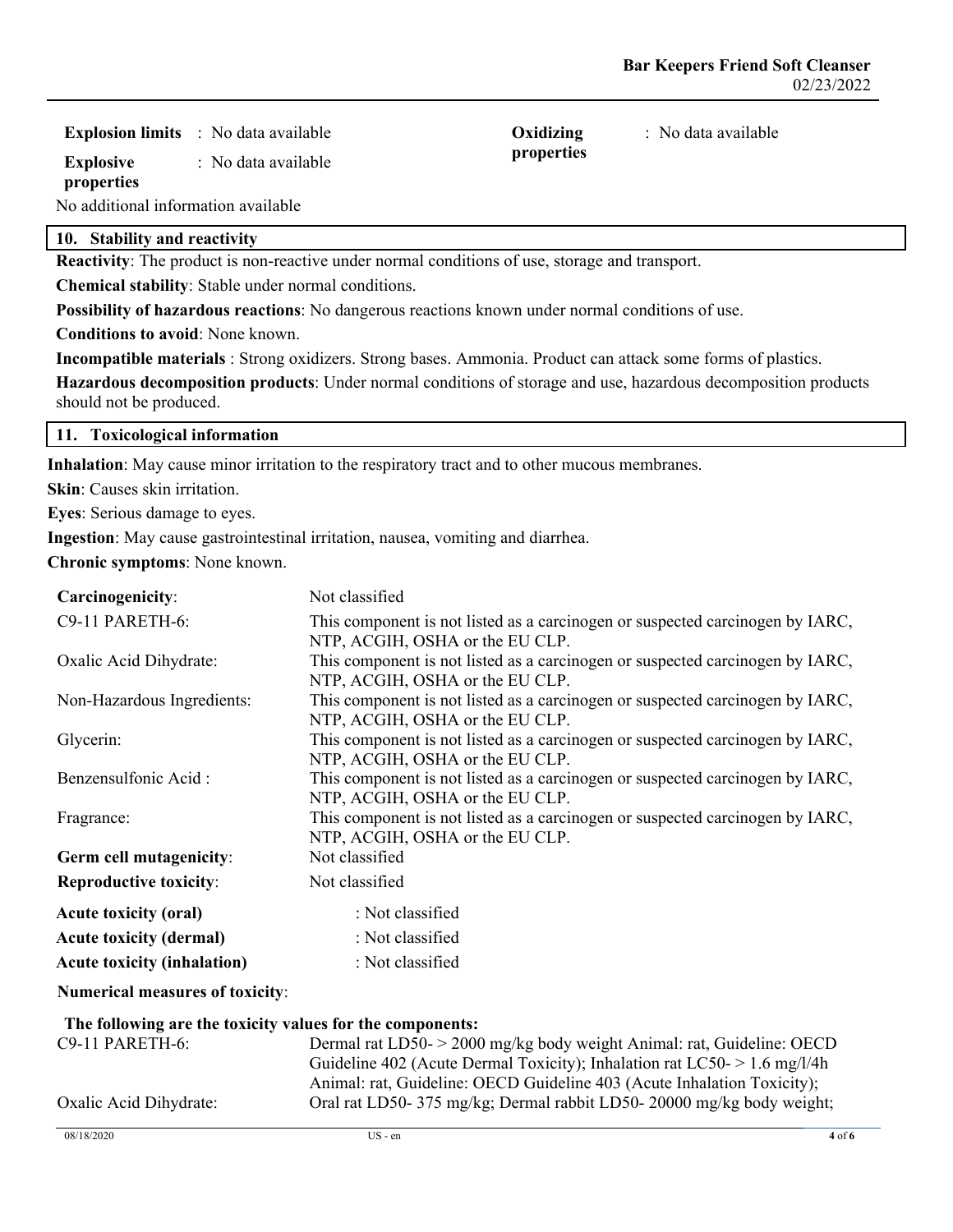| Non-Hazardous Ingredients:               | No data available                                                                                                                                              |
|------------------------------------------|----------------------------------------------------------------------------------------------------------------------------------------------------------------|
| Glycerin:                                | Oral rat LD50-27200 mg/kg (OECD 401: Acute Oral Toxicity, Rat, Female,                                                                                         |
|                                          | Experimental value, Oral); Inhalation rat LC50- $> 2.75$ mg/l (OECD 403: Acute<br>Inhalation Toxicity, 4 h, Rat, Male, Converted value, Inhalation (vapours)); |
| Benzensulfonic Acid:                     | Oral rat LD50-5000 mg/kg; Dermal rabbit LD50->5000 mg/kg body weight                                                                                           |
|                                          | Animal: rabbit, Guideline: OECD Guideline 402 (Acute Dermal Toxicity);                                                                                         |
|                                          | Inhalation rat LC50- $>$ 1.9 mg/m <sup>3</sup> ;                                                                                                               |
| Fragrance:                               | No data available                                                                                                                                              |
| <b>Skin corrosion/irritation</b>         | Causes skin irritation.                                                                                                                                        |
|                                          | pH: $1 - 1.5$ (acid reserve $4.0 -$ not corrosive)                                                                                                             |
| Serious eye damage/irritation            | Causes serious eye damage.                                                                                                                                     |
|                                          | pH: $1 - 1.5$ (acid reserve $4.0 -$ not corrosive)                                                                                                             |
| <b>Respiratory or skin sensitization</b> | Not classified                                                                                                                                                 |
| <b>STOT-single exposure</b>              | Not classified                                                                                                                                                 |
| <b>STOT-repeated exposure</b>            | Not classified                                                                                                                                                 |

## **12. Ecological information**

**Ecology - general**: Harmful to aquatic life.

| <b>Ecotoxicity:</b>               |                                                                              |
|-----------------------------------|------------------------------------------------------------------------------|
| C9-11 PARETH-6                    | mg/L Fish LC50; 2.5 mg/L Daphnia EC50                                        |
| Oxalic Acid Dihydrate             | 162.2 mg/L Daphnia EC50                                                      |
| Glycerin                          | 54000 mg/L Fish LC50; 10000 mg/L Daphnia EC50                                |
| Benzensulfonic Acid               | $1000 \text{ mg/L}$ Fish LC50                                                |
| Persistence and degradability:    | No data available                                                            |
| Glycerin:                         | Readily biodegradable in water.                                              |
| <b>Bioaccumulative potential:</b> | No data available                                                            |
| Glycerin:                         | LOG POW-1.75 (Experimental value, Equivalent or similar to OECD 107, 25 °C); |
| <b>Mobility in soil:</b>          | No data available                                                            |
| Other adverse effects:            |                                                                              |
|                                   |                                                                              |

No data available

### **13. Disposal considerations**

**Regional legislation (waste)**: Dispose of in accordance with applicable federal, state, and local regulations.

# **14. Transport information**

### **Department of Transportation (DOT)**

Not regulated for transport

# **Transport by sea**

Not regulated for transport

# **Air transport**

Not regulated for transport